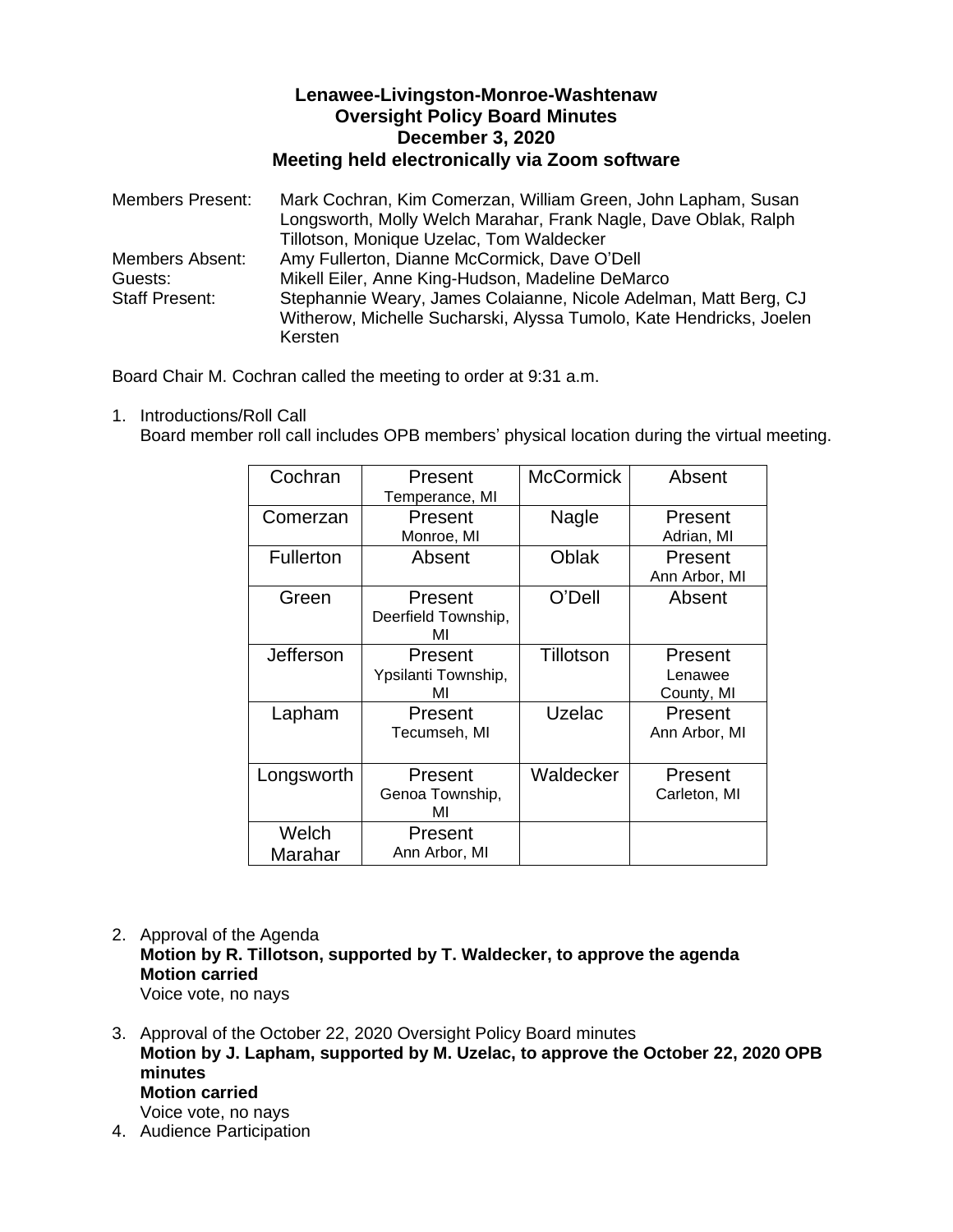- None
- 5. Old Business
	- a. Finance Report
		- Presented by M. Berg.
		- The report is through September 30, 2020. The report is preliminary, pending receipt of vendor invoices; vendors have 60 days to receive invoices.
	- b. FY21 PA2/Block Grant Update
		- Staff presented 2 scenarios for reductions, as necessitated by recent funding cuts by the state. See packet for proposal details.
		- Neither scenario is sustainable for the long-term. PA2 reserves could be depleted by 2022 in some scenarios.
		- Staff has sent a communication advising that cuts were coming and advised that this meeting would be a determining one for the cuts.

## **Motion by T. Waldecker, supported by W. Green, to approve Scenario #2 for FY21 expenditures for PA2 funds by county, which utilizes more significant cuts to programming in FY21, less supplemental PA2 spending, which reserves more PA2 for future fiscal years**

## **Motion carried**

Vote

Yes: Cochran, Comerzan, Green, Jefferson, Lapham, Longsworth, Welch Marahar, Nagle, Oblak, Uzelac, Waldecker No: Absent: Fullerton, McCormick, O'Dell, Tillotson\* \*not presented in the meeting for this vote

- c. Bylaws Update
	- Bylaws committee met 1 more time, made final touches. The plan is to bring the draft bylaws to the January meeting for board review. The draft bylaws will be sent to board members at least 2 weeks before the January meeting date. May have to be moved to February meeting, depending on changes to Open Meetings Act.
- 6. Report from Regional Board
	- J. Colaianne provided an overview of the most recent Regional Board meetings.
	- The Regional Board is in the process of implementing an updated Conflict of Interest policy. A similar policy will be proposed for OPB during the updated bylaws discussion next month.
- 7. SUD Director Updates
	- a. Staff Update
		- New staff member Michaela Buckhannon starts on 12/14. She comes from St. Joe's and has lots of experience with Prevention and SUD services across the board.
		- Rebecca DuBois returns from maternity leave on 12/14.
	- b. Jail Based MOUD Update
		- A new contract with Therapeutics is going to the Regional Board for approval, funding through SOR dollars.
		- .
	- c. Regional Program Update
		- N. Adelman will present an overview of the services in January